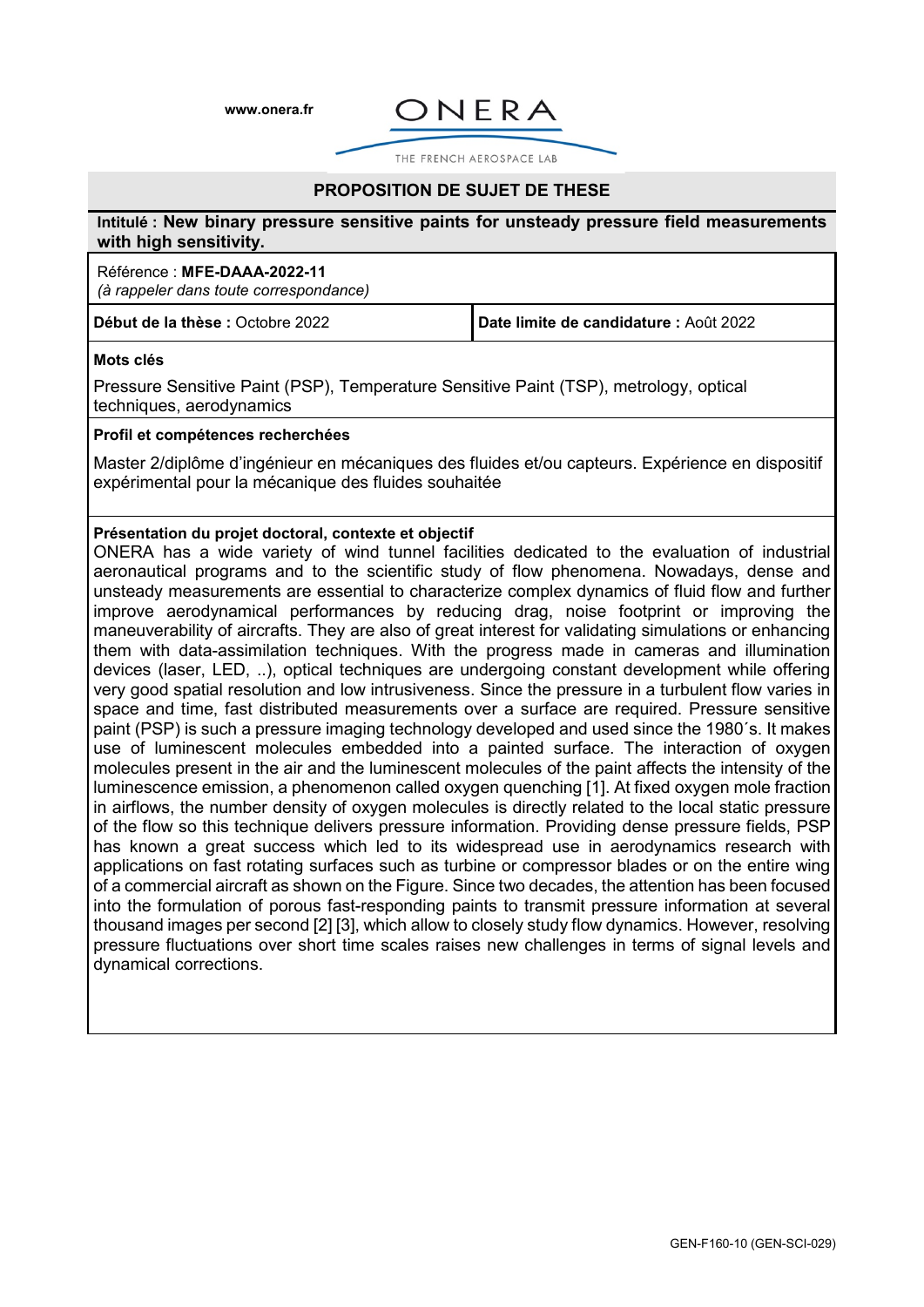

Figure: Pressure field measurements in transonic conditions using unsteady PSP in ONERA S3Ch wind tunnel: photograph of illuminated PSP painted wing in wind tunnel (left), pressure map measured on the suction side by PSP (right)

The standard PSP method, referred to as "intensity method", consists of exploiting the decrease in luminescence caused by oxygen quenching. The luminescence emission of the paint under illumination by excitation light, often a blue LED, is imaged by a camera. This image is divided by the image under uniform pressure conditions, i.e. under no flow also called wind off to account for non-uniformity in illumination intensity and luminophore concentration. While such method is able to provide useful pressure variations in flows with significant pressure differences such as medium and high speed flows, its ability to correctly measure small pressure variations is limited by three main sources of image intensity variations, which do not result from pressure variations.

- The first source is related to the deformation and displacement of the observed surface under the wind on conditions, which causes not only a distortion of the image but also variations in illumination and detection. As a result, the division by the wind off-image no longer accounts for the illumination non-uniformities.
- The second error source originates from the influence of temperature on the luminescence intensity, called thermal quenching. Small variations in temperature, which are unavoidable in wind tunnels, cause variations in the measured pressure fields.
- Measurement noise creates random intensity variations, which also limit the minimum resolvable pressure variations. This influence of this noise on the measurement depends on the strength of the luminescence signal and the detector sensitivity.

This thesis aims at improving the reliability and detection limit of pressure sensitive paints by developing methods to correct for deformation-induced and temperature-induced variations and for maximizing the signal to noise ratio.

To address those problematics, different approaches will be investigated:

- Some advanced PSP methods use "self-referencing", which instead of exploiting the decrease in absolute emission intensity, exploits pressure-induced variations in the shape of the emission spectrum or in the persistence time of the luminescence emission. Two images, either separated in spectral range (two colours) or in time are taken within a very short time, and the ratio between those images allows to cancel off variations in illumination, local paint concentration or thickness, and detection efficiency.
- To tackle the effect of temperature variations, an additional luminescent component, which is temperature-sensitive but pressure-insensitive, can be added to the paint. This way the temperature field can be measured and then used to correct the pressure image.
- Finally, the signal to noise ratio is conditioned to the radiative energy reaching the camera. Resolving fast-pressure variations requires short camera exposures, which limit the energy delivered by LED light sources during that time. Short laser pulses may offer orders of magnitude higher energies but photo degradation processes must be considered.

This thesis will address the key developments necessary to bring the unsteady PSP technology at ONERA to a higher level of pressure precision, thereby widening its use. It will involve the